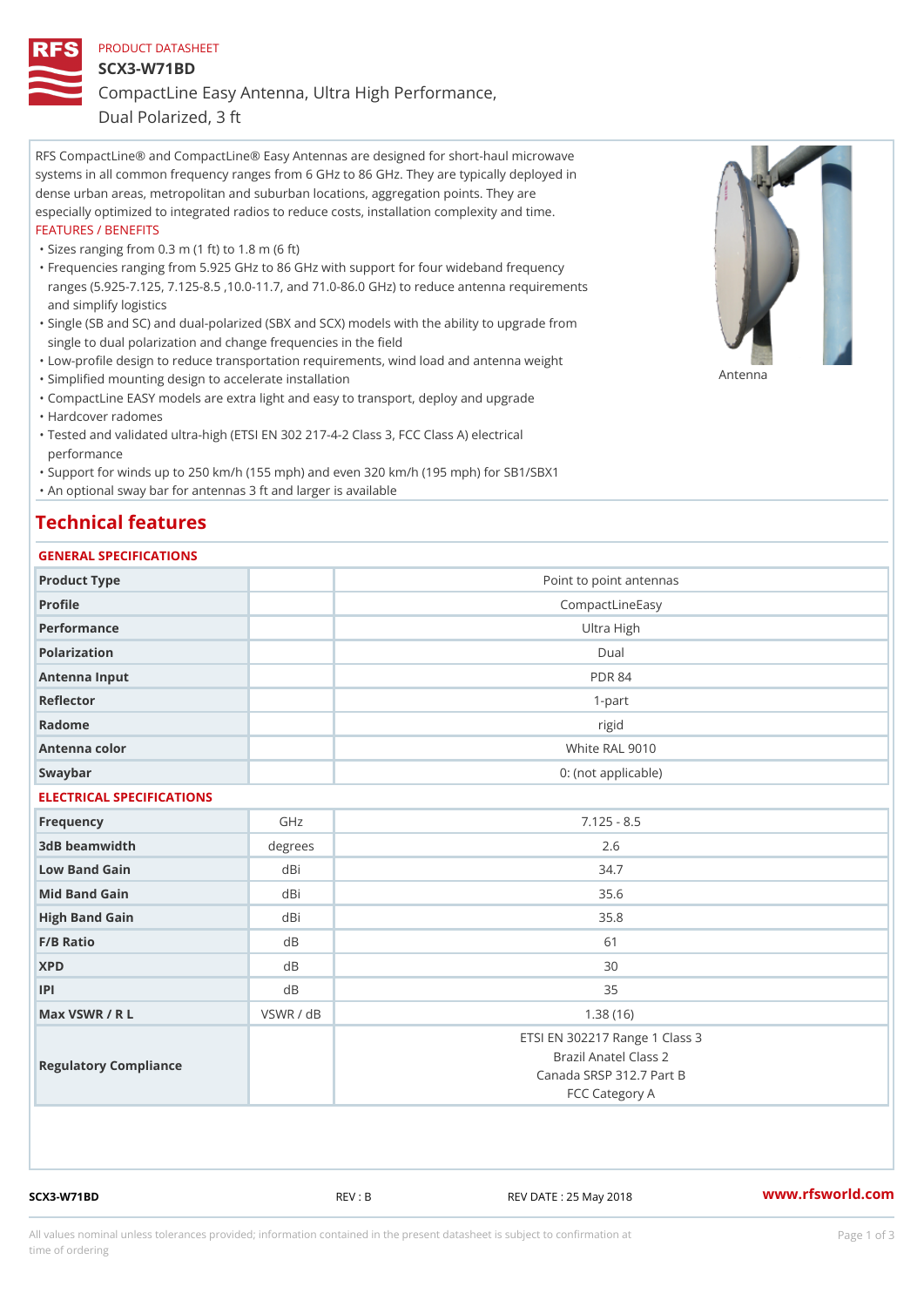### PRODUCT DATASHEET SCX3-W71BD CompactLine Easy Antenna, Ultra High Performance, Dual Polarized, 3 ft

| MECHANICAL SPECIFICATIONS                                                                                     |              |                                                   |
|---------------------------------------------------------------------------------------------------------------|--------------|---------------------------------------------------|
| Diameter                                                                                                      | ft $(m)$     | 3(0.9)                                            |
| Elevation Adjustment                                                                                          | degrees      | ± 15                                              |
| Azimuth Adjustment                                                                                            | degrees      | ± 15                                              |
| Polarization Adjustment                                                                                       | degrees      | ± 5                                               |
| Mounting Pipe Diameter<br>minimum                                                                             | $mm$ (in)    | 89 (3.5)                                          |
| Mounting Pipe Diameter<br>maximum                                                                             | $mm$ (in)    | 114(4.5)                                          |
| Approximate Weight                                                                                            | kg (lb)      | 18(40)                                            |
| Survival Windspeed                                                                                            | $km/h$ (mph) | 252 (155)                                         |
| Operational Windspeed                                                                                         | $km/h$ (mph) | 180 (112)                                         |
| <b>STRUCTURE</b>                                                                                              |              |                                                   |
| Radome Material                                                                                               |              | rigid                                             |
| FURTHER ACCESSORIES                                                                                           |              |                                                   |
| optional Swaybar                                                                                              |              | 1: SMA-SK-3 (1.35 m x Ø33 mm)                     |
| Further Accessories                                                                                           |              | SMA-SKO-UNIVERSAL : Universal sway bar fixation l |
| MOUNTOUTLINE                                                                                                  |              |                                                   |
| m m<br>$Dimension_A$<br>(in)                                                                                  |              | 999 (39.33)                                       |
| m m<br>$Dimension_B$<br>(in)                                                                                  |              | 375(15)                                           |
| m m<br>$Dimension_C$<br>(in)                                                                                  |              | 56(2.2)                                           |
| $Dim_D - D -$<br>m <sub>m</sub><br>89mm (3.5_in) Pi(pine)                                                     |              | 379.5(14.9)                                       |
| $Dim_D - D -$<br>m m<br>$114mm(4.5_{ir})$ $Ri$ p $e$                                                          |              | 392 (15.5)                                        |
| m m<br>$Dimension$ _ $E$<br>(i n)                                                                             |              | 79 (3)                                            |
| m m<br>$Dimen sion_F$<br>(in)                                                                                 |              | 182(7)                                            |
| WINDLOAD                                                                                                      |              |                                                   |
| Fs Side force<br>$max.$ @<br>$(\mathsf{I}\mathsf{b})$<br>survival wind<br>speed                               | 1951 (326)   |                                                   |
| Fa Axial force<br>$max.$ @<br>survival $w \nmid N$ ( $ b$ )<br>speed                                          | 2930 (659)   |                                                   |
| M Torque<br>$maximum$ @<br>N <sub>m</sub><br>survival wind<br>l b<br>$\uparrow$ t)<br>speed Nm (ft)<br>$1b$ ) | 1213 (895)   |                                                   |

SCX3-W71BD REV : B REV : REV DATE : 25 May 2018 WWW.rfsworld.com